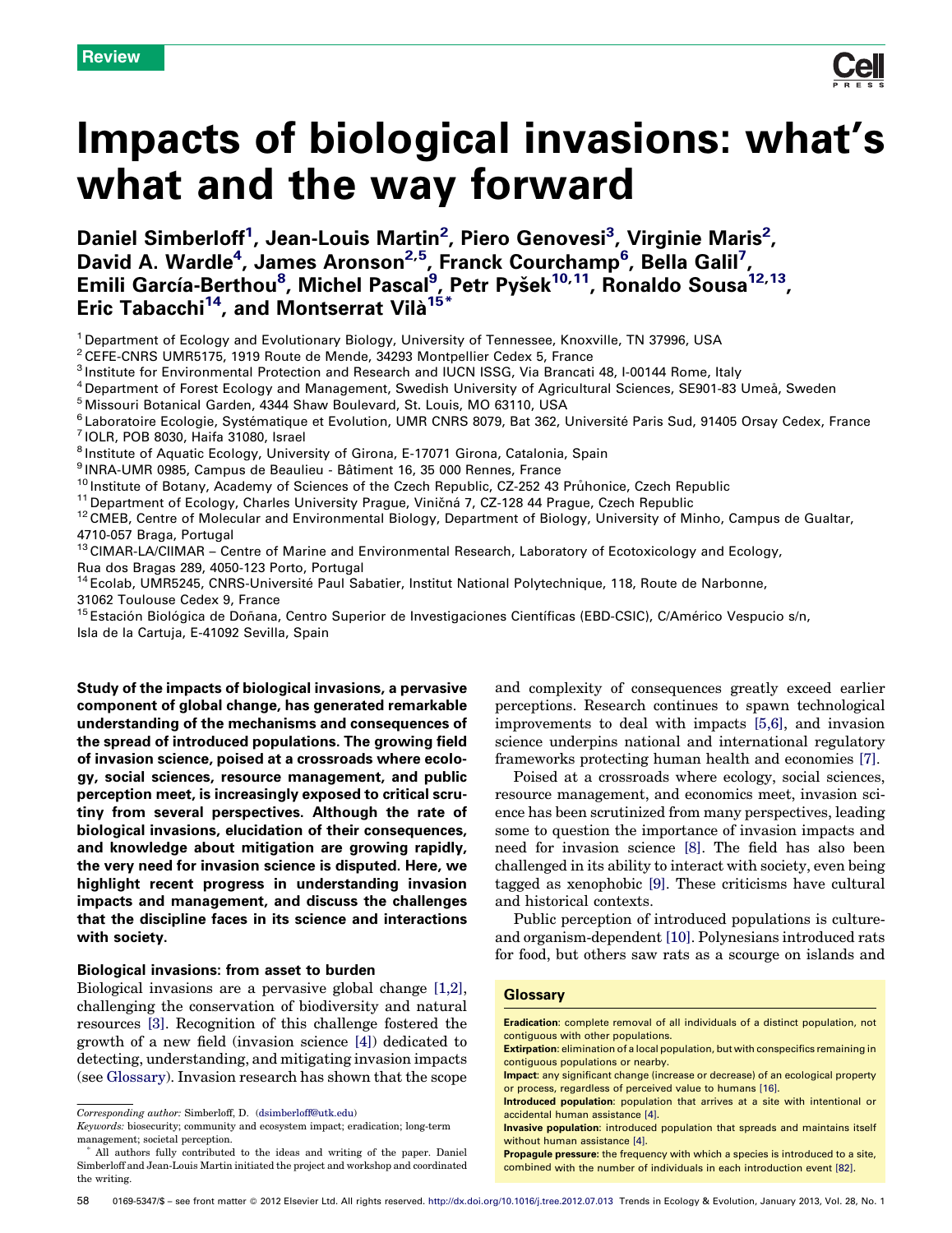supported eradication programs. In Western societies, from the great explorations until the early 20th century, non-native species introduced by acclimatization societies were considered 'exotic' curiosities, often viewed as a resource [\[11\]](#page-6-0). Today, some still see many introduced populations as assets, because of aesthetic properties, popularity as ornamental plants and pets, or economic value. Certain non-natives, such as *Eucalyptus* in California, are so appreciated that they become cultural icons in their new ranges [\[12\]](#page-6-0). However, as both intentional and unintentional introductions increased throughout the 20th century, biologists gathered mounting evidence of the threat that some introductions pose for native species and ecosystems and for human well-being. This led to the launching of modern invasion science during the mid-1980s [\[13\]](#page-6-0), a development that paralleled the rise of modern conservation biology and increasing public concern about biodiversity. Invasion scientists became increasingly predisposed against non-natives not because they originated elsewhere, but because the probability of negative impact by non-natives is far greater than for natives [\[14\]](#page-6-0) and because the frequency of invasions has increased exponentially [\[15\]](#page-6-0). This, rather than displaced xenophobia, is why origins matter to invasion scientisits.

Here, we aim to: (i) depict the growing understanding of invasion impacts; (ii) show how scientists have responded to the increased management burden this understanding imposes; (iii) discuss challenges posed by the interaction of the field with society; and (iv) suggest ways to advance the field and enhance its ability to respond to challenges.

# A range of impacts: difficult to evaluate, uncertain, delayed, and pervasive

# Difficult to evaluate

An ecological impact consists of any significant change in an ecological pattern or process [\[16\]](#page-6-0). Much popular literature and some scientific literature becloud invasion impacts and responses of species, communities, and ecosystems in two ways. First is the practice of designating native species as 'good' and introduced species as 'bad.' Species are neither and, furthermore, invasion pertains to the population level, not the species level. Different stakeholders can view an introduced population as 'harmful' or 'useful' [\[17\]](#page-6-0). When the Japanese tiger prawn Marsupenaeus japonicus, which is native to the Red Sea, reached the Mediterranean through the Suez Canal, fishermen applauded, but it extirpated a native prawn (Melicertus kerathurus), epitomizing 'harmful' for conservationists [\[18\]](#page-6-0). Second, invasion impacts have been labeled 'good' or 'bad' depending on the effect on a particular ecosystem service (e.g., [\[19\]](#page-6-0)). An impact is 'good' or 'bad' only from certain perspectives. Schlaepfer et al. [\[19\]](#page-6-0) have pointed to introduced populations aiding conservation – for instance, introduced trees providing nesting habitat for birds. However, a non-native plant population perceived as beneficial can actually attract native birds for nesting but ultimately decrease their survival or reproduction [\[20\]](#page-6-0). That nitrogen-fixing plants, disproportionately represented in non-native floras, enhance ecosystem nitrogen input, soil fertility, and productivity [\[21\]](#page-6-0) is often seen as positive, but in oligotrophic systems it is commonly

perceived as negative. Many cases of introduced populations aiding conservation involve negative effects on other species [\[22\].](#page-6-0) In several instances, an invader that has replaced natives substitutes as a resource for remaining natives. For example, introduced rats perform some pollination functions of the New Zealand birds that they helped eliminate [\[23\].](#page-6-0)

Often, impacts usually seen as negative from the ecosystem perspective are perceived as positive by some societal segments. Invasion by Pinaceae throughout the southern hemisphere [\[24\]](#page-6-0) usually reduces litter quality, impairs decomposition, and depletes many soil species [\[25\]](#page-6-0), but the fast-growing trees support timber industries. Many invasive flammable grasses modify fire regimes and drive ecosystems to an alternative stable state [\[26\]](#page-6-0) but may benefit livestock and so ranchers. Hence, the full range of ecological, economic, and sociological consequences should be considered when an invasion impact is evaluated.

# Uncertain but real and often delayed

When a species is proposed for introduction or a recent introduction is detected, invasion science suggests cause for concern. In Europe, for example, even though only 11% of over 10 000 non-native populations are known so far to cause measurable ecological impacts [\[27\],](#page-6-0) this results in many problems. Among established aquatic species introduced to six European countries, 69% have recognized ecological impacts [\[28\]](#page-6-0). These percentages are underestimates, because many impacts are subtle or in inaccessible habitat and so are characterized only after intensive study. Native species can also suddenly spread into new habitats, but the risk of ecologically harmful impacts is greatly elevated for non-natives: by a factor of 40 for plants of the USA, for example [\[14\]](#page-6-0). Furthermore, molecular methods increasingly reveal that what had been regarded as 'invasion' might instead result from new genotypes from distant sources [\[29\].](#page-6-0) Concern is also heightened because many introduced populations remain innocuous for extended periods before spreading and becoming invasive [\[30,31\]](#page-7-0). For instance, Brazilian pepper remained restricted in Florida for a century before rapidly expanding across a wide area [\[30\],](#page-7-0) whereas plants introduced to Europe might take 150–400 years to reach their fullest areal extent [\[32\]](#page-7-0).

# Pervasive from the population to the community and ecosystem levels

Some population effects are obvious. Introduced terrestrial predators are often seen eating endemic island prey; although population consequences require careful study, we are unsurprised to learn these are dire. The same applies to introductions of predatory fish to lakes, which have caused both local extirpations and global extinctions of native fish and amphibians [\[33\]](#page-7-0). The growing roster of well-studied cases of such population impacts is enormous (e.g., [\[34\]\)](#page-7-0).

A recent finding is that certain extremely consequential impacts, particularly at the ecosystem level, are not readily detected. An example is the multiple effects of introduced nitrogen-fixers on ecosystem functions [\[35\].](#page-7-0) Although some impacts affecting entire communities and ecosystems have been recognized since at least the 1980s [\[35\]](#page-7-0), more have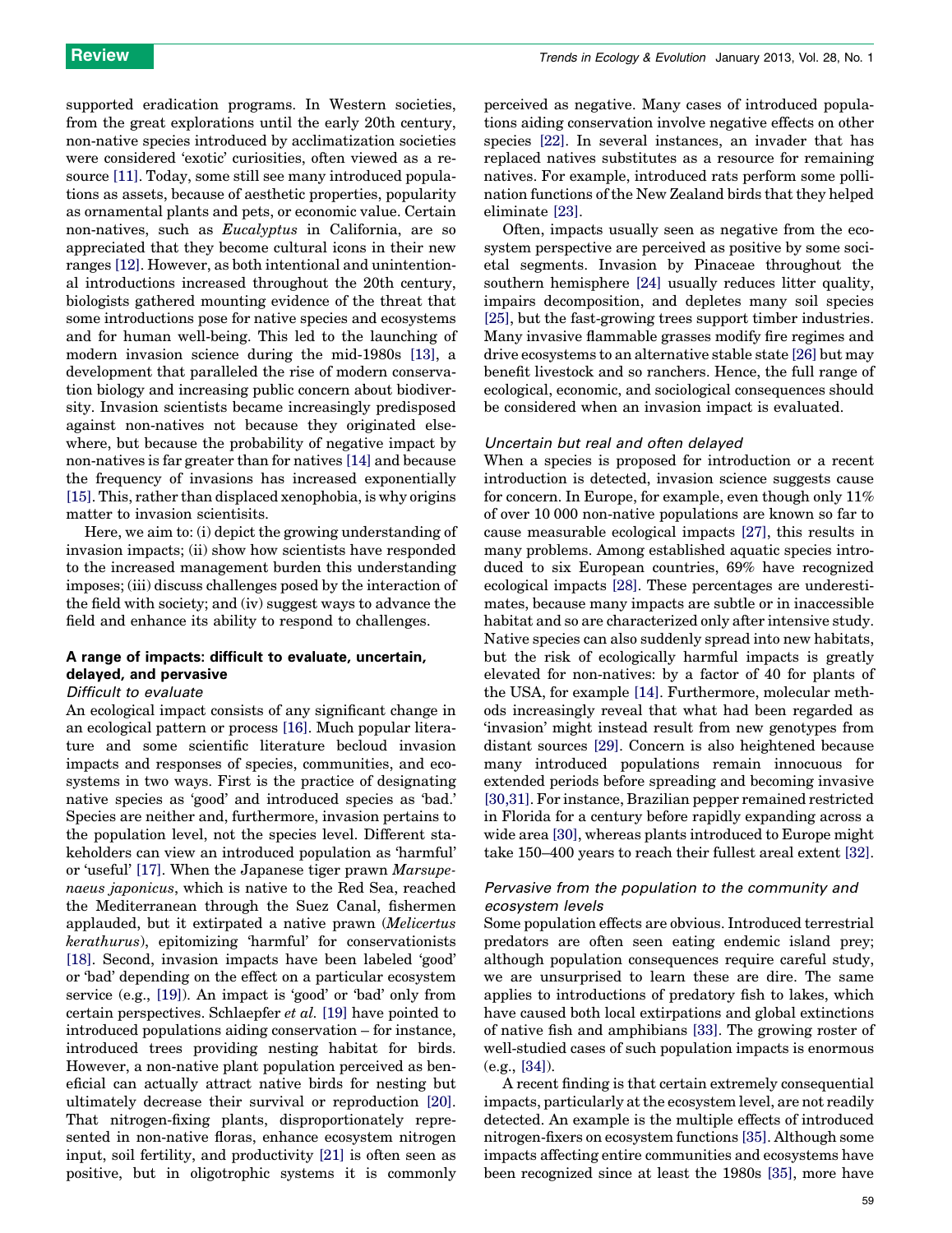#### Table 1. Examples of ecosystem and community transformations by invasive consumer populations

| <b>Species</b>                                                                                  | <b>Transformation</b>                                                                                                                                                                                                                                                                           | <b>Refs</b> |
|-------------------------------------------------------------------------------------------------|-------------------------------------------------------------------------------------------------------------------------------------------------------------------------------------------------------------------------------------------------------------------------------------------------|-------------|
| Introduced herbivores                                                                           |                                                                                                                                                                                                                                                                                                 |             |
| Gypsy moth (Lymantria dispar)                                                                   | Nutrient pulses to forest floor, altering soil organic matter dynamics                                                                                                                                                                                                                          | $[83]$      |
| Hemlock woolly adelgid (Adelges tsugae)                                                         | Hemlock replacement by species producing higher quality litter that stimulates<br>nutrient cycling                                                                                                                                                                                              | $[83]$      |
| Black-tailed deer (Odocoileus hemionus<br>columbianus and red deer (Cervus elaphus)             | Replacement of understory plants by plants producing poor-quality litter, altering<br>nutrient cycling and the soil food web                                                                                                                                                                    | [84]        |
|                                                                                                 | Decline in understory vegetation dramatically reducing arthropods and songbirds                                                                                                                                                                                                                 | [64]        |
| North American beaver (Castor canadensis)                                                       | Change in watershed hydrology and nutrient cycling, transforming forests into<br>meadows                                                                                                                                                                                                        | [85]        |
| Rabbitfish (Siganus spp.)                                                                       | Reduction of habitat complexity and species richness, and alteration of food webs                                                                                                                                                                                                               | [86]        |
| <b>Introduced predators</b>                                                                     |                                                                                                                                                                                                                                                                                                 |             |
| Yellow crazy ant (Anoplolepis gracilipes)                                                       | Dramatic reduction of red crab population, increasing tree seedling density, and<br>reduction of litter decomposition                                                                                                                                                                           | $[87]$      |
| Ship rat (Rattus rattus), Norway rat<br>(Rattus norvegicus), and Arctic fox<br>(Vulpes lagopus) | Predation on seabirds thwarting nutrient transfer from ocean to land. Rats change<br>belowground community, nutrient cycling, and decomposition                                                                                                                                                 | [88]        |
|                                                                                                 | Foxes change soil fertility and transform grasslands to shrub- and forb-dominated<br>ecosystems                                                                                                                                                                                                 | [89]        |
| Rainbow trout (Oncorhynchus mykiss)                                                             | Usurping terrestrial insects falling into streams, causing native char to shift to<br>foraging for insects feeding on bottom algae, increasing algal biomass, decreasing<br>insect emergence and spider populations                                                                             | [90]        |
| Nile perch (Lates niloticus)                                                                    | Driving over 150 native fish species to extinction, including many phytoplanktivores<br>and detritivores, favoring increased algal blooms and submersed vegetation, and<br>massively increased prawn populations; perch fisheries attracted more humans,<br>further exacerbating eutrophication | [91]        |
| <b>Belowground invasions</b>                                                                    |                                                                                                                                                                                                                                                                                                 |             |
| Root pathogenic fungi and oomycetes (notably<br>Armillaria and Phytophthora spp.)               | Causing massive tree death in Australia and California with wide-ranging impacts<br>above- and belowground                                                                                                                                                                                      | $[92]$      |
| <b>Earthworms</b>                                                                               | In deglaciated parts of North America lacking native worms, causing loss of organic<br>matter, nutrient mineralization, enhanced plant invasion, loss of rare native species,<br>and altered soil invertebrate communities                                                                      | [65]        |
| Predatory flatworm (Arthurdendyus<br>triangulatus)                                              | In British islands and Faroe islands, depleting lumbricid earthworm populations,<br>reducing soil porosity and drainage, increasing waterlogging, increasing<br>domination by Juncus, and reducing mole density                                                                                 | $[93]$      |
| Invasive bivalves                                                                               | Providing shelter and substrate, altering sediment chemistry, grain size, and organic<br>matter content by sediment reworking, and increasing light penetration by filter<br>feeding                                                                                                            | [94]        |
| Sphaeroma quoyanum (isopod)                                                                     | In California, creating galleries that reduce sediment stability and increase erosion,<br>ultimately converting saltmarshes to mudflats                                                                                                                                                         | $[95]$      |

become apparent as invasion science has undergone a shift from a primary focus on impacts on particular species (e.g., endemic island birds devastated by introduced predators) to cumulative impacts on ecosystems [\[21\].](#page-6-0)

Increasing emphasis on community and ecosystem impacts has revealed important, sometimes unsuspected, effects of introductions from all major trophic groups. For instance, many invasive plants transform ecosystems both above- and belowground, particularly when they differ in functional traits from native flora and when those traits drive ecosystem processes [\[36\].](#page-7-0) Although invasive plants frequently have traits more associated with rapid resource acquisition than those of natives [\[37\],](#page-7-0) literature syntheses and meta-analyses often find no large or consistent overall differences between native and introduced plant populations in terms of functional traits [\[38\]](#page-7-0) or effects on belowground processes [\[39,40\]](#page-7-0). This is because invasive plant effects depend not only on the types of invader, but also on characteristics of the invaded ecosystem [\[16\]](#page-6-0).

A growing number of studies shows introduced consumers, such as herbivores, decomposers, and predators (Table 1), transforming community composition and ecosystem properties through trophic cascades and changed nutrient cycling. Some invasive consumers remove or add physical structures, altering erosion regimes and changing habitat suitability for other species [\[41\].](#page-7-0) Belowground, several invasive consumers also radically transform ecosystems (Table 1).

# A range of actions: prevention, eradication, and longterm management

#### From caution to prevention

The litany of negative, far-reaching impacts of invasions suggests that proposed introductions warrant great caution. Greater efforts are needed to screen pathways and vectors that bring unintended introductions and to detect invaders quickly. By the time impacts are noted, irreversible changes might have occurred [\[42\]](#page-7-0) or palliative measures might be too costly or impossible [\[43\].](#page-7-0) Guiding principles on invasive species adopted by the Convention on Biological Diversity (2002) reflect these findings: prevention is the priority response; early detection, rapid response, and possible eradication should follow when prevention fails. Long-term management is the last option. Statistics confirm the validity of this approach [\(Box](#page-3-0) 1, [Figure](#page-3-0) 1).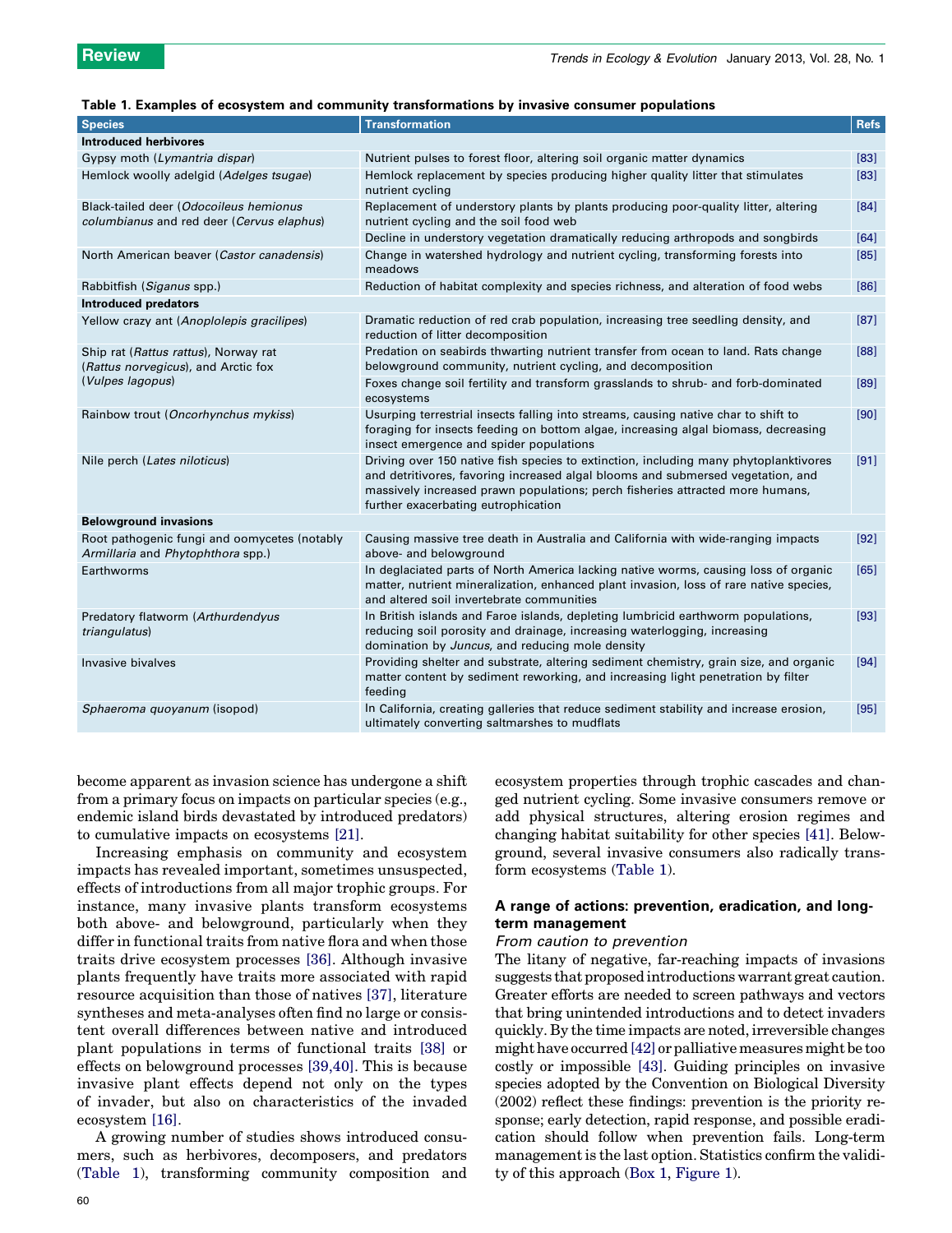#### <span id="page-3-0"></span>Box 1. Costs and benefits: lessons from statistics

#### Reducing propagule pressure pays: biosecurity in New Zealand and Australia

Stringent biosecurity based on risk assessment, as applied in New Zealand and Australia, has significantly reduced the number of invasions. Europe and New Zealand had similar invasion rates of non-native mammals through the 19th century, but no invasions occurred in New Zealand after public perceptions shifted and biosecurity policies were adopted (Figure I).

#### Rapid response versus procrastination for an invasive Pacific alga

In both Europe and California, the invasive Pacific alga, Caulerpa taxifolia, was quickly detected in small patches. In California, a US\$7 000 000 eradication effort mounted within 6 months of discovery succeeded in 2 years [\[96\]](#page-8-0). In the Mediterranean, procrastination for several years allowed the species to spread to thousands of hectares off the coasts of Spain, France, Monaco, Italy, Croatia, and Tunisia [\[97\],](#page-8-0) and it is now ineradicable with current technology.

#### Misleading headcount: the Hawaiian avifauna

The Hawaiian Islands housed at least 114 native bird species, almost all endemic, before humans arrived approximately 1000 years ago. At least 56 of these species are now globally extinct [\[98\].](#page-8-0) Of 53 introduced bird species from five continents that established populations there [\[99\],](#page-8-0) almost all are common in their native ranges and many are widely established elsewhere. Although local avian species number is almost unchanged, global avian biodiversity has been significantly reduced.





Prevention can occur at different stages, such as constricting pathways, intercepting movements at borders, and assessing risk for intentional imports. Improved ballast water treatment exemplifies pathway constriction. Mid-ocean ballast-water exchange for ships heading to freshwater ports can reduce freshwater zooplankton concentration in ship tanks by 99% [\[44\]](#page-7-0). Interception programs can reduce propagule pressure of potential invaders. In Europe between 1995 and 2004, over 80% of the 302 intercepted non-native insect species were not established in Europe [\[45\]](#page-7-0). New Zealand has intercepted at least 27 non-native mosquito species, including important disease vectors [\[46\].](#page-7-0) Stringent biosecurity can bring huge economic benefits (Box 1). For instance, the Australian plant quarantine program provides savings by screening out putative invaders. Even after accounting for lost revenue from the few non-weeds that might be excluded, screening could



Figure 1. Management strategy against invasive species. The optimal strategy evolves with time since introduction, with management efficiency decreasing and management costs increasing with time since introduction.

save the Australian economy US\$1.67 billion over 50 years [\[47\]](#page-7-0).

# From early action to eradication

Whatever the prevention effort, some species enter any jurisdiction; it is important to detect them and respond quickly as such actions are decisive in preventing invasions [\[48,49\]](#page-7-0). Early detection can be improved by innovative tools, such as monitoring for environmental DNA [\[50\]](#page-7-0). Molecular approaches are increasingly used to monitor invasions in vulnerable environments [\[51\]](#page-7-0). Early detection allows for cost-effective removal. For introduced plants in New Zealand, early extirpation costs on average 40 times less than later attempts to extirpate widely established populations [\[52\].](#page-7-0) The contrast in timing of management between invasions of the Mediterranean and California by the alga Caulerpa taxifolia is telling (Box 1).

Prompt removal is also ecologically less risky than later interventions. Eradicating well-established invaders can cause surprises, such as release of another, previously suppressed non-native [\[53\].](#page-7-0) Thus, substantial research is required about the ecosystem role of a longstanding invader before eradication is attempted. This precaution does not apply to populations detected early, which will not have established strong interspecific relations within the invaded community.

Eradication technologies have improved dramatically. Of more than 1000 attempted eradications, 86% succeeded, including several long-standing invasions [\[54\]](#page-7-0). Avoidance of non-target effects has also improved [\[53\]](#page-7-0). Eradication can be cheaper than long-term management. For instance, 1 year of removing coypu (Myocastor coypus) in Italy would cost more than twice as much as the entire successful British eradication campaign [\[55\]](#page-7-0). Eradication increasingly helps threatened species recover. It has improved the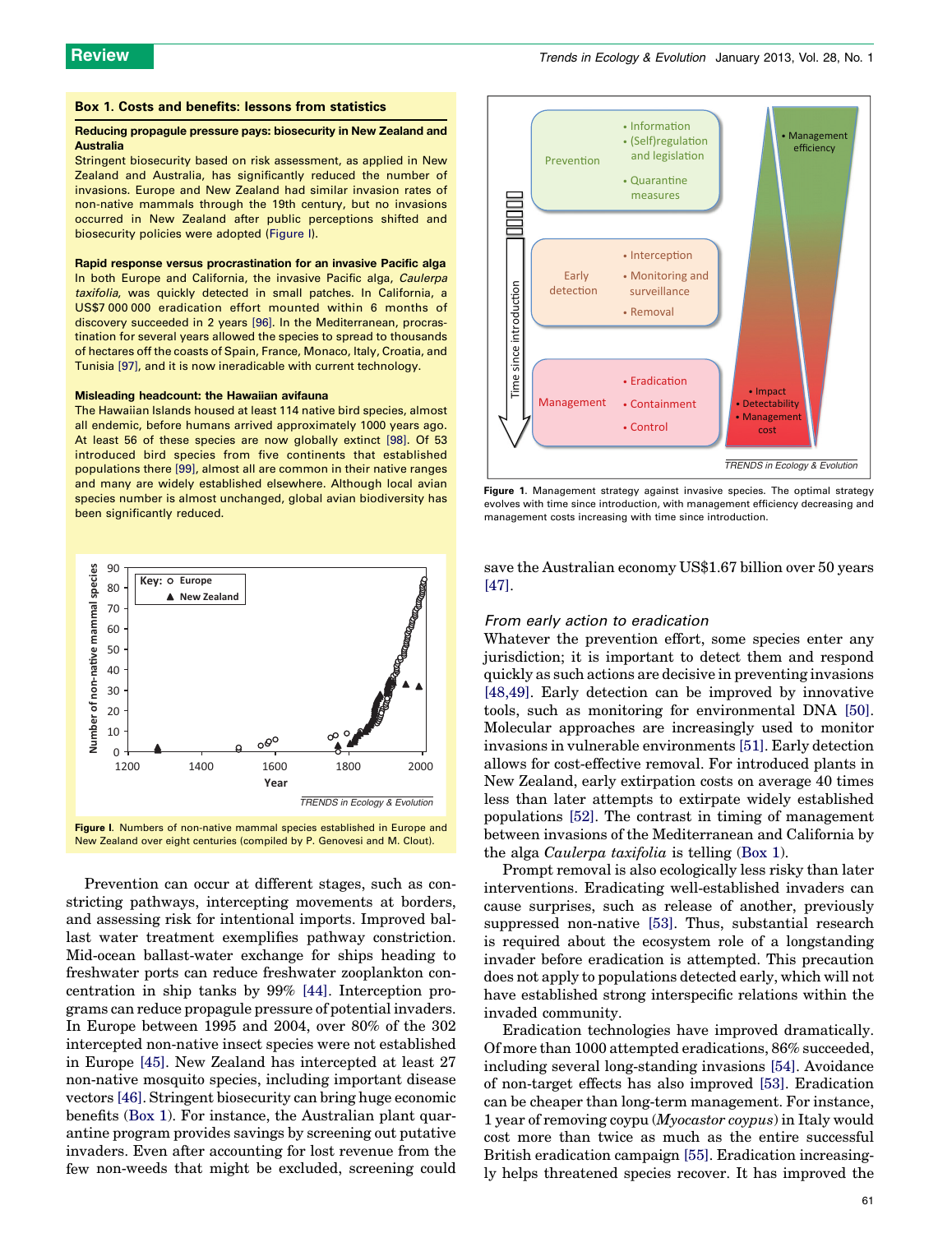# Box 2. Carefully planned restoration improves invasion management: The Zena Forest Restoration Program

Zena Forest (Willamette Valley, Oregon) exemplifies restoration in the Pacific Northwest, where oak woodlands occupy interior valleys between the Coast and Cascade mountain ranges. Oregon white oak (Quercus garryana) is fire-adapted and grows in pure stands or with Douglas fir (Pseudotsuga menziesii), ponderosa pine (Pinus ponderosa), bigleaf maple (Acer macrophyllum), and other trees depending on site conditions and past timber exploitation. Oregon white oak is not shade-tolerant and, without fire, is overtopped by native Douglas fir and grand fir (Abies grandis), as well as by various introduced plants [\[100\].](#page-8-0)

Part of Zena Forest (120 ha) was purchased in 2009 by Willamette University for restoration research and education. To restore oak savanna, most competing Douglas firs are removed or killed (and left as snags). All non-native cherry (Prunus spp.) are removed, along with other invaders (e.g., blackberry (Rubus sp.), scotch broom (Cytisus scoparius) and English hawthorn (Crateagus laevigata)). One goal is to identify 'legacy' oaks and clear competing trees, so that the oaks become wide crowned and have more wildlife value owing to larger acorn crops and development of cavities for small mammals and birds [\[100\]](#page-8-0).

Young oak stands are thinned to 100–125 trees per ha. Invasive brush species are mechanically removed or treated with herbicides. Heavy mowing and prescribed burning reduce fuel loads and open areas for native grasses and wildflowers. Following reintroduced burning, seeds of native grasses and forbs are sown to restore native prairie. This is important because two butterfly species endangered in the Willamette Valley need these plants for food and reproduction. Ongoing monitoring and evaluation make this a valuable pilot site for similar restoration in the region.

Red List conservation status of 11 bird, five mammal, and one amphibian species [\[56\].](#page-7-0) However, reinvasion risk can remain high, necessitating ongoing monitoring and occasional intervention. Such costly programs might not be deemed high priorities unless they are part of broader programs aimed at maintaining biodiversity and sustainable resource use (Box 2).

#### From long-term management to restoration

For cases where eradication fails or is not attempted, longterm management has improved, with more ambitious targets than a mere decade ago. New technologies demonstrate that long-term management of invaders is neither futile nor necessarily damaging to non-targets. For example, a synthetic larval pheromone attracting anadromous adult sea lampreys is replacing barriers and lampricides in parts of the Great Lakes [\[57\].](#page-7-0) A 'Super Sucker' vacuum device enabled removal of two invasive algae from Hawaiian coral reefs [\[58\].](#page-7-0) 'BioBullets,' minute beads containing atomized potassium chloride coated with non-ionic surfactant, helped remove zebra mussels from UK water facilities [\[59\].](#page-7-0)

When non-native populations have long been present, management is more complicated because costs tend to be greater, probability of success lower, and stakeholders might favor maintaining the invader. Examples of the complexities of their management include ship rats that affect seabirds of Mediterranean islands [\[60\]](#page-7-0) and some agricultural weeds [\[61\].](#page-7-0) Decisions on managing longstanding populations must be case-specific and entail the best information on invasion impact, likelihood of success and recovery, management methods, and possible non-target impacts.

Removing or reducing an invader often does not suffice to re-establish native communities and ecosystems, and so active restoration can be crucial [\[62\].](#page-7-0) The many advances in restoration science are beyond the scope of this paper; Box 2 provides an example integrating invasion management with restoration.

# Challenges posed by how society perceives invasions

An unresolved issue for managing invasions is articulating biodiversity conservation with other social concerns. Such concerns depend on how the public perceives a phenomenon, and perceptions are shaped by multiple factors of which scientific knowledge is only one. This underscores the need for invasion scientists to transfer knowledge effectively.

Perception of non-native species: a multifaceted process Perceptions by society of introduced species can change. For example, a century ago, citizens and government agencies collaborated to introduce deer to the Haida Gwaii archipelago (British Columbia, Canada) as a source of meat [\[63\].](#page-7-0) Today, government agencies consider deer a problem, and the local community increasingly deplores the impact of deer on vegetation [\[63,64\].](#page-7-0)

For the public to perceive an impact, a visible effect by a visible invader is usually critical. Impacts belowground or underwater are not as easily recognized as those aboveground. Landscapes overwhelmed by kudzu vines are striking, whereas disruption of soil organisms and processes by introduced earthworms did not attract significant attention until research revealed they can transform North American forests [\[65\].](#page-7-0) Similarly, direct threats to endangered endemic or charismatic species attract attention, whereas gradual changes in abundance and distribution of common species or ecological properties tend to pass unnoticed. Invasion scientists need to alert the public and policymakers to subtle or non-obvious impacts.

The appearance and reputation of the invader also matter, often independently of its impact. Plans to kill introduced ungulates (e.g., feral domestic animals such as horses in the USA, camels in Australia, or deer on islands) or charismatic species such as mute swans in North America or gray squirrels in Europe often encounter opposition from the public and from animal defenders, whereas campaigns against invertebrates face no such resistance.

# Communicating with society: a need for clarification

New concepts, sometimes produced by science, can also influence public perception. For example, the suggestion that local biodiversity can be maintained or even enriched in the face of invasions [\[66\]](#page-7-0) imparts a positive message that can lead to invasions being seen more as opportunities than as problems. So does the proposition that 'novel ecosystems' including non-native species can provide ecosystem services equivalent to those of nativedominated ecosystems [\[67\].](#page-7-0) The public does not necessarily perceive that maintenance of local biodiversity by virtue of invasions is often at the expense of global biodiversity (e.g., [Box](#page-3-0) 1, Hawaiian avifauna) or that criteria for designating an ecosystem 'novel' have not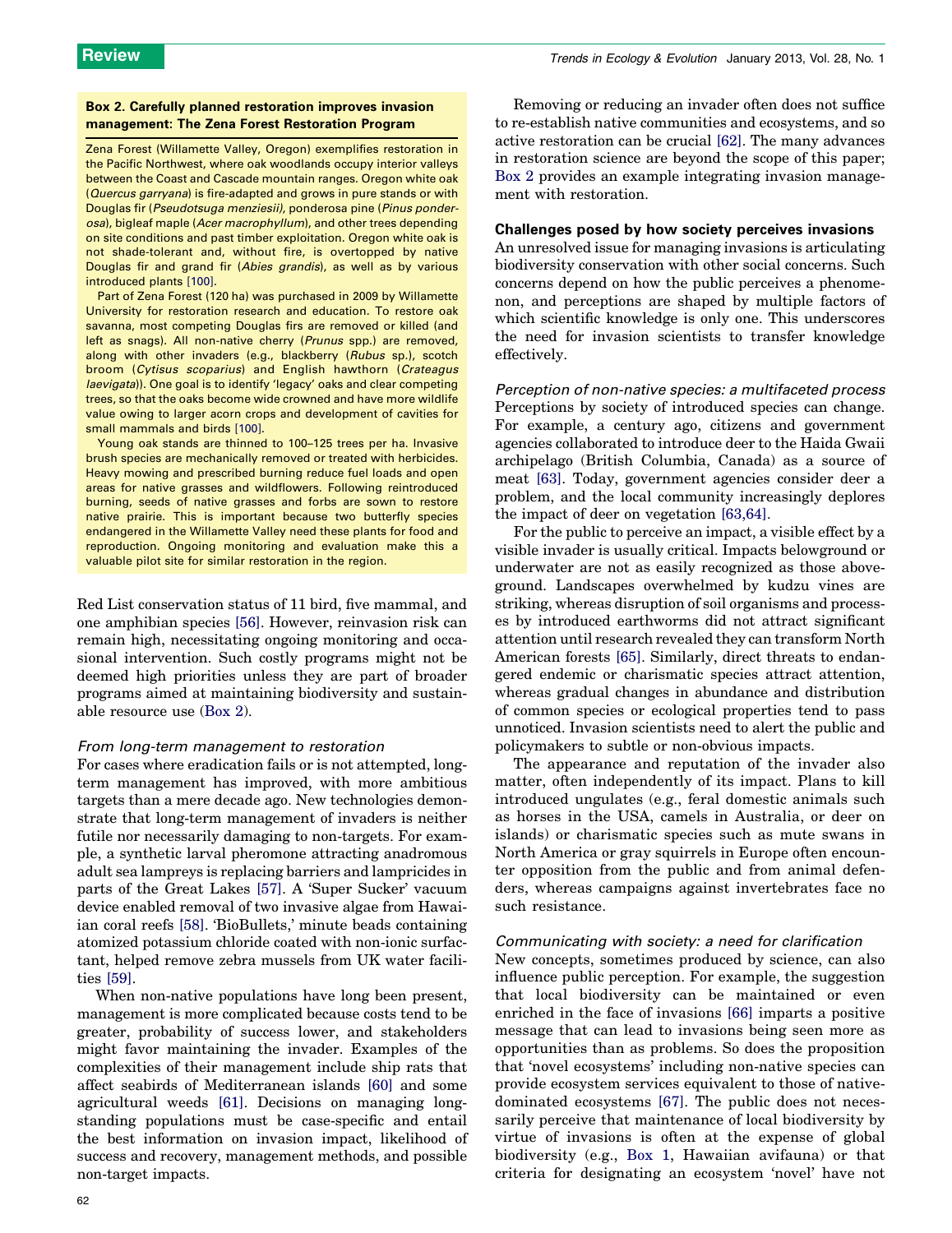been provided, and quantification of services such ecosystems provide has barely begun [\[68\].](#page-7-0)

To conceptualize their research objects and to communicate with the public and land managers, invasion scientists, as do other scientists [\[69\]](#page-7-0), developed metaphors. They have been accused of relying on a strongly normative, loaded vocabulary, borrowing military images [\[70\]](#page-7-0) or worse, using xenophobic and racist expressions [\[71\].](#page-7-0) However, use of terms such as 'invasion' to emphasize the spread of many phenomena considered harmful is commonplace (*cf.* metaphors used in public health and economics). In invasion science, as in other contexts, researchers talk about 'invasions' because what is observed really is reminiscent of armies moving. Media reports on biological invasions often attract readers' attention with military metaphors. However, invasion scientists, indeed all scientists, should beware of value-laden vocabulary to avoid the risk of sterile ideological arguments.

The charge of xenophobia, fear of strangers because of their origins, is of a different nature. As stated, populations of non-native species are not problematic because they are not native per se, but because they are more likely than natives to cause ecological damage. The recommendation to prevent introductions and to beware of newly established populations is consistent with the precautionary principle, which has complex ethical and social implications. It comes with incentives to kill organisms solely because of the 'potential' problems that they could pose. These can be sentient beings for which one might have ethical concerns [\[72\].](#page-7-0) It reduces people's freedom to keep non-native plants and animals. It also limits economic activities that can release invaders (e.g., horticulture or the pet trade). These costs are the price to be paid to avoid further devastating impacts on ecosystems and human well-being and increasing global homogenization of ecosystems. The wish to maintain the global diversity of native communities and ecosystems has nothing to do with xenophobia. On the contrary, it stems from principles similar to those that defend the right for every human society to retain its cultural distinctiveness, as proclaimed by the Council of Europe [\[73\]](#page-7-0) and UNESCO [\[74\]](#page-7-0).

#### The way forward

# From the obvious to the subtle and pervasive

As a cross-disciplinary field linking with many other fields [\[6\],](#page-6-0) invasion science will continue to provide important insights into areas as diverse as conservation biology, evolutionary biology, population ecology, ecosystem ecology, global change science, and restoration ecology. However, above all, invasion science will lead to improved understanding of how adding a single species to a community can greatly modify biodiversity and ecosystem functioning.

Invasion science must develop better metrics for quantifying and categorizing impacts [\[16,27\]](#page-6-0) to improve prioritization of management and risk assessments. Economists require such quantified information for valuing impacts and courses of action in the cost–benefit analyses of individual species that are a pillar of invasion economics [\[75\]](#page-7-0). Attempts to mitigate invasion impacts on ecosystems and services that they provide will have to account for the

entire range of impacts and complexity of interspecific interactions. This will require invasion science to focus not only on loss of charismatic species globally, or changes in populations locally, but also on the consequences of invasions for regional diversity. These often pertain to the distribution and abundance of obscure community members, to changes in trophic networks that can affect ecosystem functioning, and to concepts such as diversity homogenization at the landscape scale. Few studies have focused on these subjects despite their potential importance to biodiversity conservation. This comprehensive approach remains the core of understanding and mitigating the consequences of biotic homogenization [\[76\]](#page-7-0).

#### From principles to applications: bridging the gaps

Biosecurity policies and strategies must be updated regularly to reflect new findings [\[6\].](#page-6-0) Policies on invasions are in fact solidly based on science. The Convention on Biological Diversity (decision VI/23) incorporated findings of invasion science to define its guiding principles on invaders, ranking prevention, early detection and rapid response, and eradication as noted above. The same principles were again stressed by the G8 Environment in the Charter of Syracuse of 2009 and by leaders of the most influential world conservation organizations [\[77\]](#page-7-0), who called for strengthening, not weakening, the struggle against invasions.

However, whereas key principles on how to respond to invasions are well advanced, their application remains limited. For management, the key challenge is to bridge the gap between growing scientific understanding of impacts and management action. This will require better integration of ecological perspectives and knowledge with socioeconomic considerations and human perceptions of invasions. For instance, most cost–benefit analyses simply attempt to detail costs and benefits of particular invasions post facto. Therefore, they do not encompass prevention, the preferred management strategy [\[75\];](#page-7-0) neither do they address the ongoing costs and benefits of different possible policy decisions regarding invasions in general (Courtois P. Mulier C., and Salles, J-M. personal communication). Economists cannot advance in this direction without information from invasion scientists on the gamut of impacts and possible strategies to deal with them. With such knowledge, economists could then inform the public about economic consequences of various courses of action, just as ecologists inform them about ecological consequences, but it is the public and its policymakers who must define societal objectives and decide how to achieve them.

# From colliding worldviews to practical solutions

Some controversies aboutinvasion management are rooted in divergent ethical frameworks. Three main worldviews collide in a 'triangular affair' [\[78\]](#page-7-0). Ecocentrists focus on ecological entities or processes. They readily admit that invasions should be avoided and that, when it is feasible, invaders should be eradicated to protect biodiversity. Anthropocentrists believe only humans deserve direct moral consideration. They do not worry about ecological impacts of invasions unless these also drive economic or social damages. Zoocentrists accord equal moral consideration to every sentient being. They oppose sacrificing the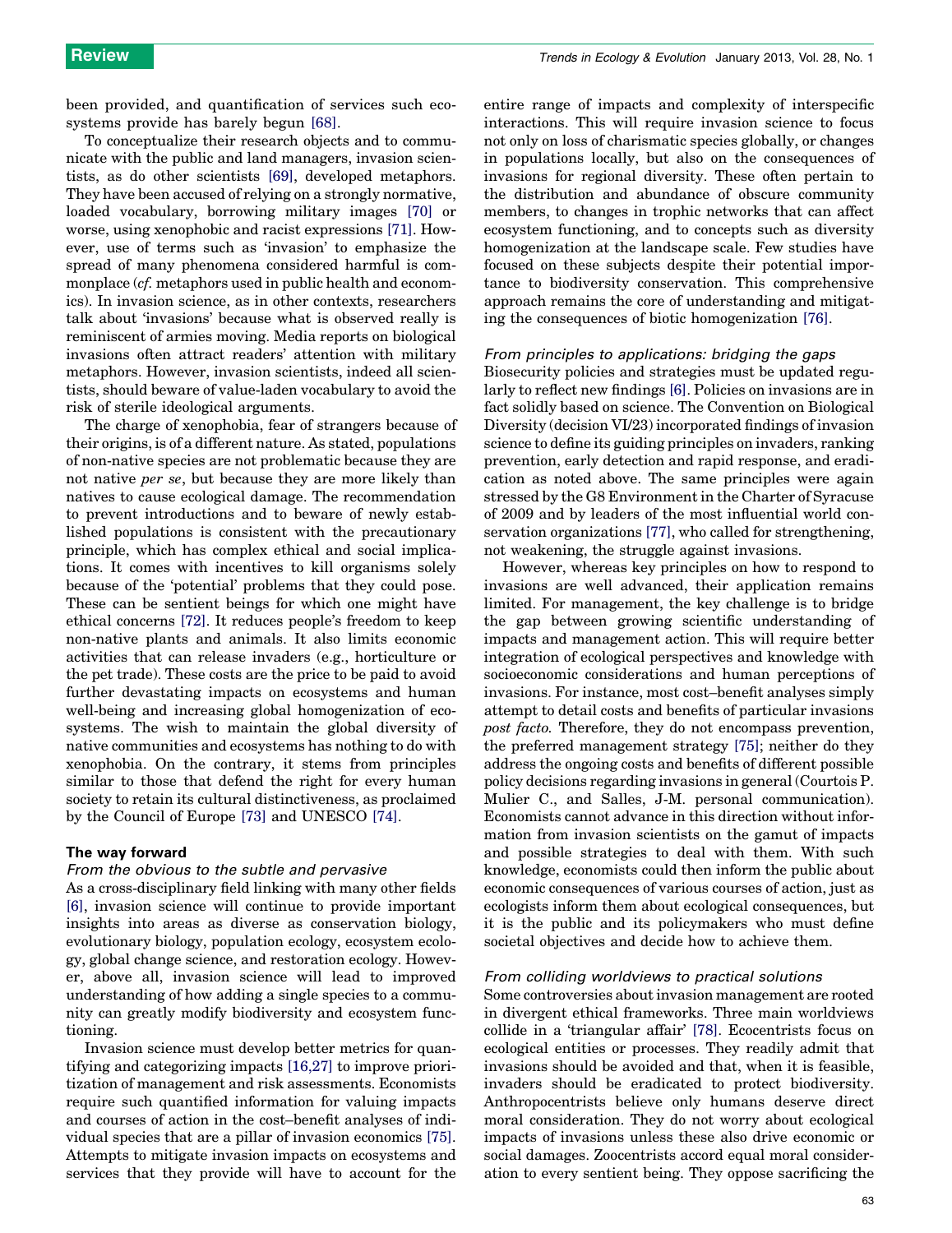<span id="page-6-0"></span>interests of individual animals for the sake of human interests or biodiversity per se and have often opposed eradication plans. This triangle can be 'squared' by adding a fourth corner, surely under-represented, of biocentrists, who care for every individual living being, sentient or not. It would be vain for scientists to try to settle such a debate, but anyone engaged in invasion management should pay attention to these underlying ethical issues [\[72\]](#page-7-0).

One way to proceed towards consensus and social agreement would be to acknowledge the legitimacy of these different ethical commitments and to try to overcome theoretical disagreements through collective search for practical solutions to problems related to specific invasions [\[79\]](#page-7-0). Indeed, what is shared by the three (or four) corners of the affair is a kind of absolutism regarding moral principles. However, real people in real life usually compromise among these poles depending on the specifics of situations. Moral concerns are more a collective elaboration of norms from the ground up than purely deductive applications of theoretical principles. By honestly and respectfully engaging in this debate, scientists and managers might not only influence public perceptions but also test and improve their own moral positions.

#### Understanding invasions in a changing world

Finally, two major challenges must be overcome related to how scientists and the public perceive introduced populations, their consequences, and their management. First is the need to shift attention further from dominant focus on the properties of invading organisms to how anthropogenic changes in ecosystems facilitate many invasions (e.g., [\[62,80\]](#page-7-0) but see [\[81\]](#page-7-0)). Such a shift can lead to new ways to prevent invasions or to mitigate consequences of ongoing ones, for example through grazing or water management policies. Second is the need to convey information to the public about the range, scope, and consequences of less obvious effects of invasions, such as those affecting ecosystem processes. Scientists are also well positioned to elucidate the complexities of invasions and to explore realistic management options. Although most invasion scientists endorse a normative commitment towards biodiversity, their proper role as scientists, in terms of public discourse, is to educate citizens in a way that informs debate within society about how to think about and manage invasions.

#### Acknowledgments

The workshop that spawned this paper was sponsored by CEFE-CNRS, the University of Montpellier (UM2) and the Région Languedoc Roussillon. P.P. was supported by grant no. P504/11/1028 (Czech Science Foundation), long-term research development project no. RVO 67985939 (Academy of Sciences of the Czech Republic), institutional resources of Ministry of Education, Youth and Sports of the Czech Republic, and acknowledges the support by Praemium Academiae award from the Academy of Sciences of the Czech Republic. D.A.W. was supported by a Wallenberg Scholars award, E.G.B. by the Spanish Ministry of Science (projects CGL2009-12877-C02-01 and CSD2009- 00065), M.V. by the Spanish Ministry of Science projects CGL2009-7515 and CSD2008-00040 and the Junta de Andalucía RNM-4031, and F.C. by the French ANR (2009 PEXT 010 01). We thank three anonymous reviewers for constructive comments, Jean-Michel Salles, Pierre Courtois, and Chloé Mulier for discussion, and Bérengère Merlot for assistance with references.

- 1 National Research Council (USA) (2000) Global Change Ecosystems Research, National Academy Press
- 2 Millennium Ecosystem Assessment (2005) Ecosystems and Human Well-Being: Current State and Trends: Findings of the Condition and Trends Working Group, Island Press
- 3 TEEB (2010) The Economics of Ecosystems and Biodiversity: Ecological and Economic Foundations, Earthscan
- 4 Richardson, D.M. (2011) Invasion science. The roads travelled and the roads ahead. In Fifty Years of Invasion Ecology: The Legacy of Charles Elton (Richardson, D.M., ed.), pp. 397–401, Blackwell Publishing
- 5 Asner, G.P. et al.(2008) Invasive plants transformthe three-dimensional structure of rain forests. Proc. Natl. Acad. Sci. U.S.A. 105, 4519–4523
- 6 Pyšek, P. and Richardson, D.M. (2010) Invasive species, environmental change and management, and health. Annu. Rev. Environ. Resour. 35, 25–55
- 7 Hulme, P.E.  $et\,al.$  (2008) Grasping at the routes of biological invasions: a framework for integrating pathways into policy. J. Appl. Ecol. 45, 403–414
- 8 Davis, M.A. et al. (2011) Don't judge species on their origins. Nature 474, 153–154
- 9 Young, A.M. and Larson, B.M.H. (2011) Clarifying debates in invasion biology: a survey of invasion biologists. Environ. Res. 111, 893–898
- 10 Coates, P. (2007) American Perceptions of Immigrant and Invasive Species: Strangers on the Land, University of California Press
- 11 Gruvel, A. (1936) Contribution à l'étude de la bionomie générale et de l'exploitation de la faune du Canal de Suez. Mém. Inst. d'Égypte 29, 1– 229 (in French)
- 12 Nuñez, M.A. and Simberloff, D. (2005) Invasive species and the cultural keystone concept. Ecol. Soc. 10, r4
- 13 Simberloff, D. (2011) Charles Elton: neither founder nor siren, but prophet. In Fifty Years of Invasion Ecology: The Legacy of Charles Elton (Richardson, D.M., ed.), pp. 11–24, Blackwell Publishing
- 14 Simberloff, D. et al. (2012) The natives are restless, but not often and mostly when disturbed. Ecology 93, 598–607
- 15 Hulme, P.E. et al., eds (2009) Delivering Alien Invasive Species Inventories for Europe (DAISIE) Handbook of Alien Species in Europe, Springer
- 16 Pyšek, P. et al.  $(2012)$  A global assessment of alien invasive plant impacts on resident species, communities and ecosystems: the interaction of impact measures, invading species' traits and environment. Global Change Biol. 18, 1725–1737
- 17 Duffy, J.E. (2009) Why biodiversity is important to the functioning of real-world ecosystems. Front. Ecol. Environ. 7, 437–444
- 18 Galil, B.S. (2007) Loss or gain? Invasive aliens and biodiversity in the Mediterranean Sea. Mar. Pollut. Bull. 55, 314–322
- 19 Schlaepfer, M.A. et al. (2011) The potential conservation value of nonnative species. Conserv. Biol. 25, 428–437
- 20 Rodewald, A.D. (2012) Spreading messages about invasives. Divers. Distrib. 18, 97–99
- 21 Ehrenfeld, J.G. (2011) Ecosystem consequences of biological invasions. Annu. Rev. Ecol. Evol. Syst. 41, 59–80
- 22 Vitule, J.R.S. et al. Revisiting the conservation value of non-native species. Cons. Biol.(in press)
- 23 Pattemore, D.E. and Wilcove, D.S. (2012) Invasive rats and recent colonist birds partially compensate for the loss of endemic New Zealand pollinators. Proc. R. Soc. B 79, 1597–1605
- 24 Richardson, D.M. (2006) Pinus: a model group for unlocking the secrets of alien plant invasions? Preslia 78, 375–388
- 25 Dehlin, H. et al. (2008) Tree seedling performance and belowground properties in stands ofinvasive and native tree species. N.Z. J. Ecol. 32, 67–79
- 26 Mack, M.C. and D'Antonio, C.M. (1998) Impacts of biological invasions on disturbance regimes. Trends Ecol. Evol. 13, 195–198
- $27$  Vilà, M. et al. (2010) How well do we understand the impacts of alien species on ecosystem services? A pan-European, cross-taxa assessment. Front. Ecol. Environ. 8, 135–144
- 28 García-Berthou, E. et al. (2005) Introduction pathways and establishment rates of invasive aquatic species in Europe. Can. J. Fish. Aquat. Sci. 62, 453–463
- 29 Lavergne, S. and Molofsky, J. (2007) Increased genetic variation and evolutionary potential drive the success of an invasive grass. Proc. Natl. Acad. Sci. U.S.A. 104, 3883–3888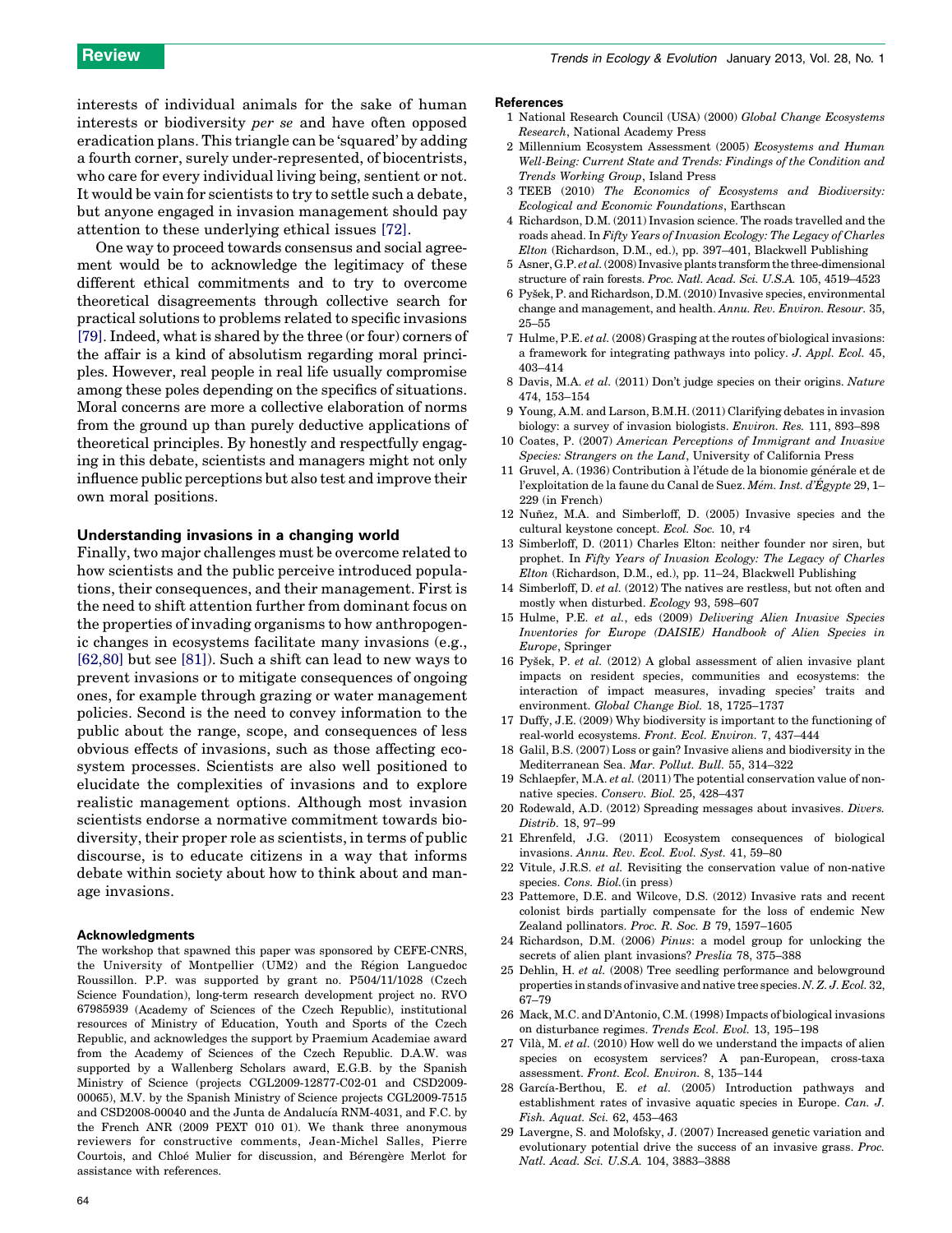- <span id="page-7-0"></span>30 Crooks, J.A. (2011) Lag times. In Encyclopedia of Biological Invasions (Simberloff, D. and Rejmánek, M., eds), pp. 404–410, University of California Press
- 31 Essl, F. et al. (2011) Socioeconomic legacy yields an invasion debt. Proc. Natl. Acad. Sci. U.S.A. 108, 203–207
- 32 Gassó, N. et al.  $(2010)$  Spreading to a limit: the time required for a neophyte to reach its maximum age. Divers. Distrib. 16, 310–311
- 33 Vitule, J.R.S. et al. (2009) Introduction of non-native freshwater fish can certainly be bad. Fish Fish. 10, 98–108
- 34 Simberloff, D. and Rejmánek, M., eds (2011) Encyclopedia of Biological Invasions, University of California Press
- 35 Vitousek, P.M. et al. (1987) Biological invasion by Myrica faya alters ecosystem development in Hawaii. Science 238, 802–804
- 36 Wardle, D.A. et al. (2011) Terrestrial ecosystem responses to species gains and losses. Science 332, 1273–1277
- 37 Bardgett, R.D. and Wardle, D.A. (2010) Aboveground–Belowground Interactions: Biotic Interactions, Ecosystem Properties and Global Change, Oxford University Press
- 38 Ordoñez, A. et al. (2010) Functional differences between native and alien species: a global-scale comparison. Funct. Ecol. 24, 1353–1361
- 39 Ehrenfeld, J.G. (2003) Effects of exotic plant invasions on soil nutrient cycling processes. Ecosystems 6, 503–523
- 40 Liao, C.Z. et al. (2008) Altered ecosystem carbon and nitrogen cycles by plant invasion: a meta-analysis. New Phytologist 117, 706–714
- 41 Simberloff, D. (2011) How common are invasion-induced ecosystem impacts? Biol. Invasions 13, 1255–1268
- 42 Vila`, M. et al. (2011) Ecological impacts of invasive alien plants: a meta-analysis of their effects on species, communities and ecosystems. Ecol. Lett. 14, 702–708
- 43 Rejma´nek, M. and Pitcairn, M.J. (2002) When is eradication of exotic pest plants a realistic goal? In Turning the Tide: the Eradication of Invasive Species (Veitch, C.R. and Clout, M.N., eds), pp. 249–253, IUCN SSC Invasive Species Specialist Group
- 44 Gray, D.K. et al. (2007) Efficacy of open-ocean ballast water exchange as a means of preventing invertebrate invasions between freshwater ports. Limnol. Oceanogr. 52, 2386–2397
- 45 Roques, A. and Auger-Rozenberg, M-A. (2006) Tentative analysis of the interceptions of non-indigenous organisms in Europe 1995–2004. Bull. OEPP/EPPO Bull. 36, 490–496
- 46 Derraik, J.G.B. (2004) A survey of the mosquito (Diptera: Culicidae) fauna of the Auckland Zoological Park. N. Z. Entomol. 27, 51–55
- 47 Keller, R.P. et al. (2007) Risk assessment for invasive species produces net bioeconomic benefits. Proc. Natl. Acad. Sci. U.S.A. 104, 203–207
- 48 Jarrad, F.C. et al. (2011) Improved design method for biosecurity surveillance and early detection of non-indigenous rats. N. Z. J. Ecol. 35, 132–144
- 49 Kaiser, B.A. and Burnett, K.M. (2010) Spatial economic analysis of early detection and rapid response strategies for an invasive species. Resour. Energy Econ. 32, 566–585
- 50 Ficetola, G.F. et al. (2008) Species detection using environmental DNA from water samples. Biol. Lett. 4, 423–425
- 51 Chown, S. et al. (2008) DNA barcoding and the documentation of alien species establishment on sub-Antarctic Marion Island. Polar Biol. 31, 651–655
- 52 Harris, S. and Timmins, S.M. (2009) Estimating the Benefit of Early Control of all Newly Naturalised Plants (Science for Conservation: Vol. 292), New Zealand Department of Conservation
- 53 Caut, S. et al. (2009) Avoiding surprise effects on Surprise Island: alien species control in a multi-trophic level perspective. Biol. Invasions 11, 1689–1703
- 54 Genovesi, P. (2011) Are we turning the tide? Eradications in times of crisis: how the global community is responding to biological invasions. In Island Invasives: Eradication and Management (Veitch, C.R. et al., eds), pp. 5–8, IUCN
- 55 Panzacchi, M. et al. (2007) Population control of coypu Myocastor coypus in Italy compared to eradication in UK: a cost–benefit analysis. Wildl. Biol. 13, 159–171
- 56 McGeoch, M.A. et al. (2010) Global indicators of biological invasion: species numbers, biodiversity impact and policy responses. Divers. Distrib. 16, 95–108
- 57 Fine, J.M. and Sorensen, P.W. (2008) Isolation and biological activity of the multi-component sea lamprey migratory pheromone and new information in its potency. J. Chem. Ecol. 34, 1259–1267
- 58 Pala, C. (2008) Invasion biologists suck it up. Front. Ecol. Environ. 6, 63
- 59 Aldridge, D.C. et al. (2006) Microencapsulated BioBullets for the control of biofouling zebra mussels. Environ. Sci. Technol. 40, 975– 979
- 60 Martin, J.L. et al. (2000) Black rats, island characteristics and colonial nesting birds in the Mediterranean: current consequences of an ancient introduction. Conserv. Biol. 14, 1452–1466
- Williamson, M. (1998) Measuring the impact of plant invaders in Britain. In Plant Invasions: Ecological Mechanisms and Human Responses (Starfinger, U. et al., eds), pp. 57–68, Backhuys Publishers
- 62 Gaertner, M. et al. (2012) Insights into invasion and restoration ecology: time to collaborate towards a holistic approach to tackle biological invasions. NeoBiota 12, 57–76
- 63 Golumbia, T. et al. (2008) History and current status of introduced vertebrates on Haida Gwaii. In Lessons from the Islands: Introduced Species and What They Tell Us About How Ecosystems Work (Gaston, A.J. et al., eds), pp. 8–31, Canadian Wildlife Service
- 64 Martin, J.L. et al. (2010) Top-down and bottom-up consequences of unchecked ungulate browsing on plant and animal diversity in temperate forests: lessons from a deer introduction. Biol. Invasions 12, 353–371
- 65 Hendrix, P.F. et al. (2008) Pandora's Box contained bait: the global problem of introduced earthworms. Annu. Rev. Ecol. Syst. 39, 593–613
- 66 Sax, D.F. and Gaines, S.D. (2008) Species invasions and extinction: the future of native biodiversity on islands. Proc. Natl. Acad. Sci. U.S.A. 105, 11490–11497
- 67 Hobbs, R.J. et al. (2009) Novel ecosystems: implications for conservation and restoration. Trends Ecol. Evol. 24, 599–605
- 68 Mascaro, J. et al. (2012) Novel forests maintain ecosystem processes after the decline of native tree species. Ecol. Monogr. 82, 221–228
- 69 Nagel, T. (1961) The Structure of Science Problems in the Logic of Scientific Explanation, Columbia University Press
- 70 Larson, B.M.H. (2011) Metaphors for Environmental Sustainability: Redefining Our Relationship with Nature, Yale University Press
- 71 Pauly, P.J. (1996) The beauty and menace of the Japanese cherry trees: conflicting visions of American ecological independence. Isis 87, 51–73
- 72 Perry, D. and Perry, G. (2008) Improving interactions between animal rights groups and conservation biologists. Conserv. Biol. 22, 27–35
- 73 Council of Europe (2000) Declaration on Cultural Diversity, Council of Europe
- 74 UNESCO (2001) UNESCO Universal Declaration on Cultural Diversity, UNESCO
- 75 Born, W. et al. (2005) Economic evaluation of biological invasions: a survey. Ecol. Econ. 55, 321–336
- 76 Villéger, S. et al. (2011) Homogenization patterns of the world's freshwater fish faunas. Proc. Natl. Acad. Sci. U.S.A. 108, 18003– 18008
- 77 Lambertini, M. et al. (2011) Invasives: a major conservation threat. Science 6041, 404–405
- 78 Callicott, J.B. (1980) Animal Liberation: a triangular affair. Environ. Ethics 4, 311–338
- 79 Maris, V. and Béchet, A. (2010) From adaptive management to adjustive management: a pragmatic account of biodiversity values. Conserv. Biol. 24, 966–973
- 80 MacDougall, A.S. and Turkington, R. (2005) Are invasive species the drivers or passengers of change in degraded ecosystems? Ecology 86, 42–55
- 81 Martin, P.H. et al. (2009) Why forests appear resistant to exotic plant invasions: intentional introductions, stand dynamics, and the role of shade tolerance. Front. Ecol. Environ. 7, 142–149
- 82 Simberloff, D. (2009) The role of propagule pressure in biological invasions. Annu. Rev. Ecol. Evol. Syst. 40, 81–102
- 83 Lovett, G.M. et al. (2006) Forest ecosystem responses to exotic pests and pathogens in eastern North America. BioScience 56, 395–405
- 84 Wardle, D.A. et al. (2001) Impacts of introduced browsing mammals in New Zealand forests on decomposer communities, soil biodiversity and ecosystem properties. Ecol. Monogr. 71, 587–614
- 85 Anderson, C.B. et al. (2006) The effects of invasive North American beavers on riparian plant communities in Cape Horn, Chile: do exotic